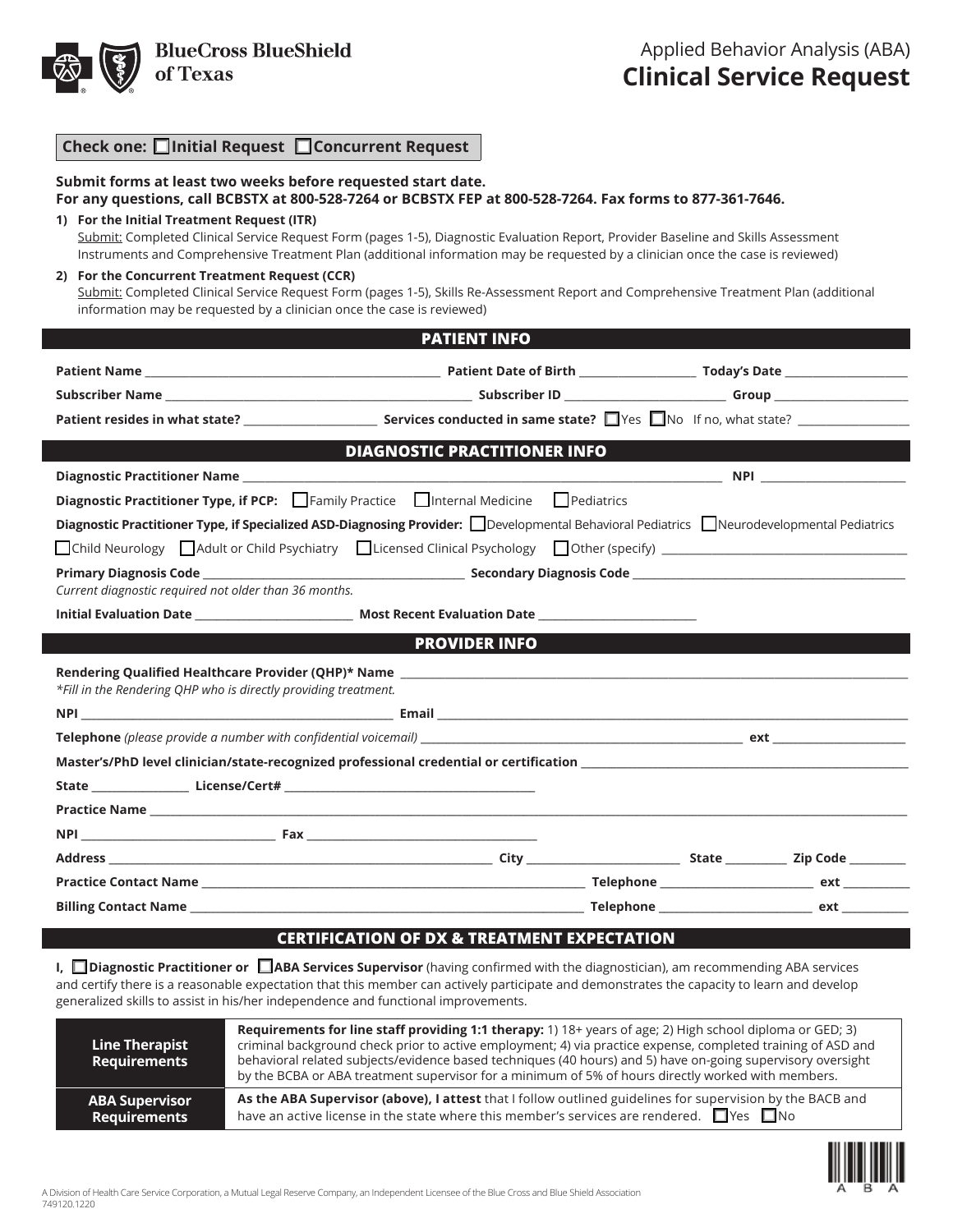

**BlueCross BlueShield** 

of Texas

Additional Code(s) Request and Reason

**Units per 15 minutes**

*This form must be received* **within 30 days** *of the treatment request start date. After that date, claims should be submitted through your normal process and you will receive instructions on how to proceed.*

| A Division of Health Care Service Corporation, a Mutual Legal Reserve Company, an Independent Licensee of the Blue Cross and Blue Shield Association<br>749120.1220 |  |
|---------------------------------------------------------------------------------------------------------------------------------------------------------------------|--|

## **CERTIFICATION OF PROVIDER QUALIFICATIONS**

**By signing and returning this form to Blue Cross and Blue Shield, I hereby certify:** (1) credentials/license as noted above; (2) the line therapists for whom I, or an outpatient mental health agency or clinic, will bill meet the qualifications set forth above; (3) if staff changes at any time, new staff must meet the same qualifications; (4) time spent meeting the training requirements are not billable to BCBS or BCBS's members and (5) BCBS may, in its discretion, review its claim history or request supporting information in order to verify the accuracy of this certification.

#### **Rendering QHP Signature** \_\_\_\_\_\_\_\_\_\_\_\_\_\_\_\_\_\_\_\_\_\_\_\_\_\_\_\_\_\_\_\_\_\_\_\_\_\_\_\_\_\_\_\_\_\_\_\_\_\_\_\_\_\_\_\_\_\_\_\_\_\_\_\_\_\_\_\_\_\_\_\_\_\_\_\_\_\_\_ **Date** \_\_\_\_\_\_\_\_\_\_\_\_\_\_\_\_\_\_\_\_\_\_\_\_\_\_\_\_\_\_\_\_\_\_\_\_

**Rendering QHP Printed Name** \_\_\_\_\_\_\_\_\_\_\_\_\_\_\_\_\_\_\_\_\_\_\_\_\_\_\_\_\_\_\_\_\_\_\_\_\_\_\_\_\_\_\_\_\_\_\_\_\_\_\_\_\_\_\_\_\_\_\_\_\_\_\_\_\_\_\_\_\_ **Practice Name** \_\_\_\_\_\_\_\_\_\_\_\_\_\_\_\_\_\_\_\_\_\_\_\_\_\_\_\_\_\_\_

### **PROVIDER TREATMENT REQUEST**

**97155** Protocol

**97154** Group Treatment, **Tech**

**Current Request Start Date** \_\_\_\_\_\_\_\_\_\_\_\_\_\_\_\_\_\_\_\_\_\_\_\_\_\_\_\_\_\_\_\_ **Requested Service Intensity:** Focused Comprehensive

# **Total Requested Hours Per Week** \_\_\_\_\_\_\_\_\_\_\_\_\_\_\_\_\_\_\_\_\_\_\_\_\_\_\_

*(Note: Re-assessment package, for full clinical assessment, will be authorized every 6 months based on state plan)*

**97153**

# **ABA Procedure Code Request**

|  | This form must be received within 30 days of the treatment request start date. After that date, claims should be submitted through your normal process |
|--|--------------------------------------------------------------------------------------------------------------------------------------------------------|

# **ABA TREATMENT HISTORY**

| Has this member had ABA services with any other provider? $\Box$ No $\Box$ Yes When was the initial date? |
|-----------------------------------------------------------------------------------------------------------|
| <b>Intensity of these services:</b> $\Box$ Focused $\Box$ Comprehensive Avg. # of hours/week $\Box$       |
| <b>Continuous ABA services since start?</b> $\Box$ Yes $\Box$ No If break from services, when and why?    |
|                                                                                                           |
|                                                                                                           |
|                                                                                                           |
|                                                                                                           |

|                                                                                                                 | Sleep Issues Related to ASD? Ves No If yes, please describe    |                                   |  |
|-----------------------------------------------------------------------------------------------------------------|----------------------------------------------------------------|-----------------------------------|--|
| <b>Medical History</b>                                                                                          | Eating Issues Related to ASD? Thes Tho If yes, please describe |                                   |  |
| Is the patient taking medication? $\Box$ Yes $\Box$ No                                                          |                                                                |                                   |  |
| If yes, prescribed by the state of the state of the state of the state of the state of the state of the state o |                                                                | Professional Licensure/Credential |  |
| <b>Current Medications (Dosages)</b>                                                                            |                                                                |                                   |  |

**97156** Family Treatment, **QHP**

**97157** Multi Family Treatment, **QHP**



**97158** Group Treatment, **QHP**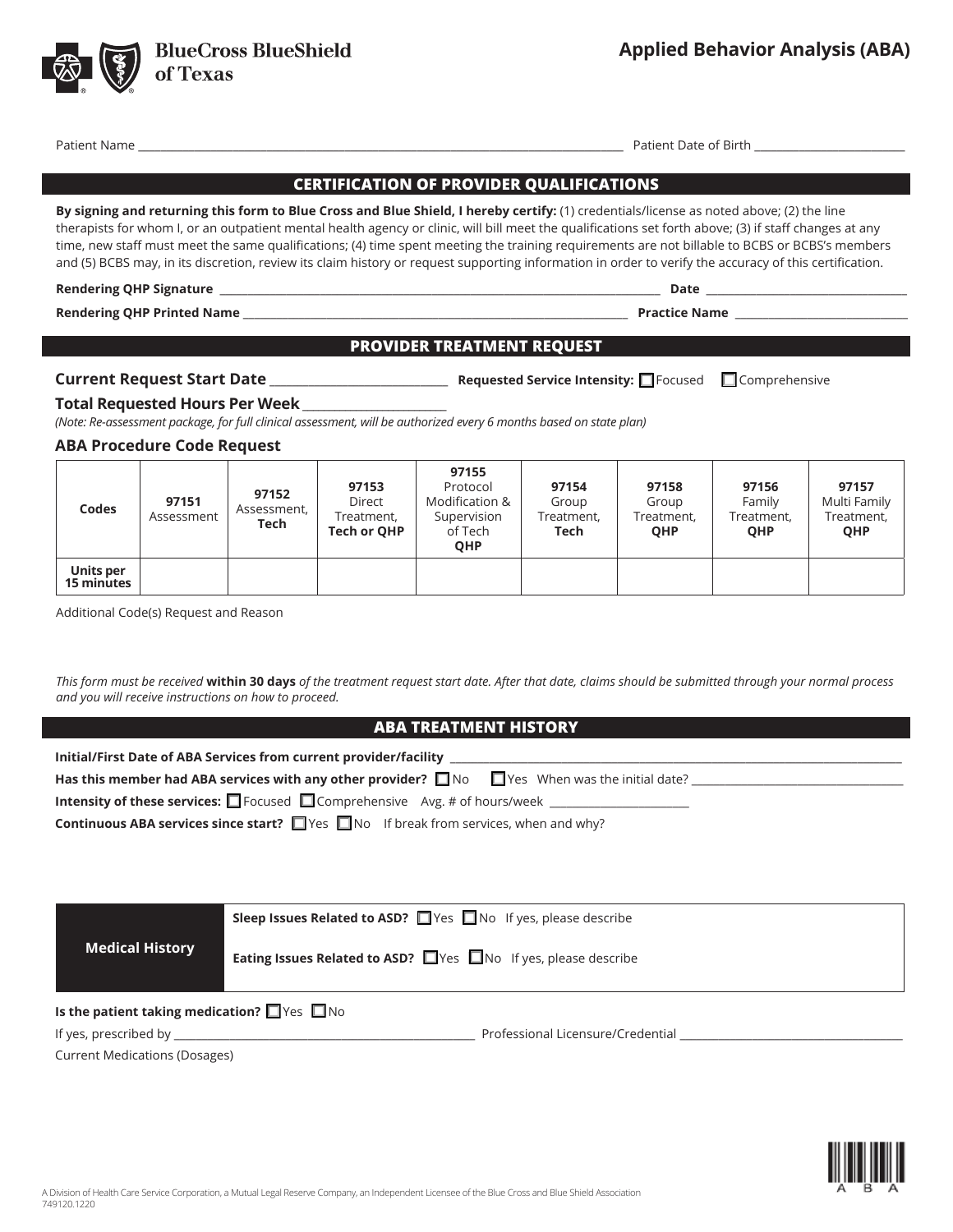

**BlueCross BlueShield<br>of Texas** 

| Patient Name                                                                                                                                                                                                                                                                                                                                                     |                           |                                      |                                                          |                            |  |  |  |
|------------------------------------------------------------------------------------------------------------------------------------------------------------------------------------------------------------------------------------------------------------------------------------------------------------------------------------------------------------------|---------------------------|--------------------------------------|----------------------------------------------------------|----------------------------|--|--|--|
| <b>BASELINE &amp; ASSESSMENT INFO</b>                                                                                                                                                                                                                                                                                                                            |                           |                                      |                                                          |                            |  |  |  |
| Assessment must be within the last 30 days.                                                                                                                                                                                                                                                                                                                      |                           |                                      |                                                          |                            |  |  |  |
| Assessment Participants: Patient Only                                                                                                                                                                                                                                                                                                                            | $\Box$ Parents/Caregivers |                                      | Patient and Parents/Caregivers                           |                            |  |  |  |
| Please select one (1) instrument that will be utilized for the member's entire treatment episode so progress can effectively be measured.<br>Choose a recognized instrument such as the VB MAPP, ABLLS, AFLS, ABAS or the Vineland. Also, please attach standardized measurement<br>scoring summaries if the member has been in treatment prior to this request. |                           |                                      |                                                          |                            |  |  |  |
| <b>Name of Assessment Instrument</b>                                                                                                                                                                                                                                                                                                                             | <b>Current Test Date</b>  | <b>Current Score</b>                 | <b>Previous Test Date</b>                                | <b>Previous Test Score</b> |  |  |  |
|                                                                                                                                                                                                                                                                                                                                                                  |                           |                                      |                                                          |                            |  |  |  |
| <b>Name of Assessment Instrument</b>                                                                                                                                                                                                                                                                                                                             | <b>Current Test Date</b>  | <b>Current Score</b>                 | <b>Previous Test Date</b>                                | <b>Previous Test Score</b> |  |  |  |
|                                                                                                                                                                                                                                                                                                                                                                  |                           |                                      |                                                          |                            |  |  |  |
|                                                                                                                                                                                                                                                                                                                                                                  |                           |                                      |                                                          |                            |  |  |  |
|                                                                                                                                                                                                                                                                                                                                                                  |                           | <b>CURRENT MALADAPTIVE BEHAVIORS</b> |                                                          |                            |  |  |  |
| (1)                                                                                                                                                                                                                                                                                                                                                              |                           |                                      |                                                          |                            |  |  |  |
| (2)                                                                                                                                                                                                                                                                                                                                                              |                           |                                      | Freq ______________ per □ hour □ session □ day or □ week |                            |  |  |  |
| (3)                                                                                                                                                                                                                                                                                                                                                              |                           |                                      |                                                          |                            |  |  |  |
| (4)                                                                                                                                                                                                                                                                                                                                                              |                           |                                      |                                                          |                            |  |  |  |
| <b>MEMBER TREATMENT PLAN</b>                                                                                                                                                                                                                                                                                                                                     |                           |                                      |                                                          |                            |  |  |  |
|                                                                                                                                                                                                                                                                                                                                                                  |                           |                                      |                                                          |                            |  |  |  |
| <b>Member Skill Acquisition Goals</b><br><b>Enter Total Number</b><br>(focusing on the development of spontaneous social communications, adaptive skills and appropriate behaviors)                                                                                                                                                                              |                           |                                      |                                                          |                            |  |  |  |
| New goals                                                                                                                                                                                                                                                                                                                                                        |                           |                                      |                                                          |                            |  |  |  |
| Goals carried over from previous authorization period                                                                                                                                                                                                                                                                                                            |                           |                                      |                                                          |                            |  |  |  |
| Goals on hold                                                                                                                                                                                                                                                                                                                                                    |                           |                                      |                                                          |                            |  |  |  |
| Goals mastered during the previous authorization period                                                                                                                                                                                                                                                                                                          |                           |                                      |                                                          |                            |  |  |  |
| Other (describe):                                                                                                                                                                                                                                                                                                                                                |                           |                                      |                                                          |                            |  |  |  |
|                                                                                                                                                                                                                                                                                                                                                                  |                           |                                      |                                                          |                            |  |  |  |

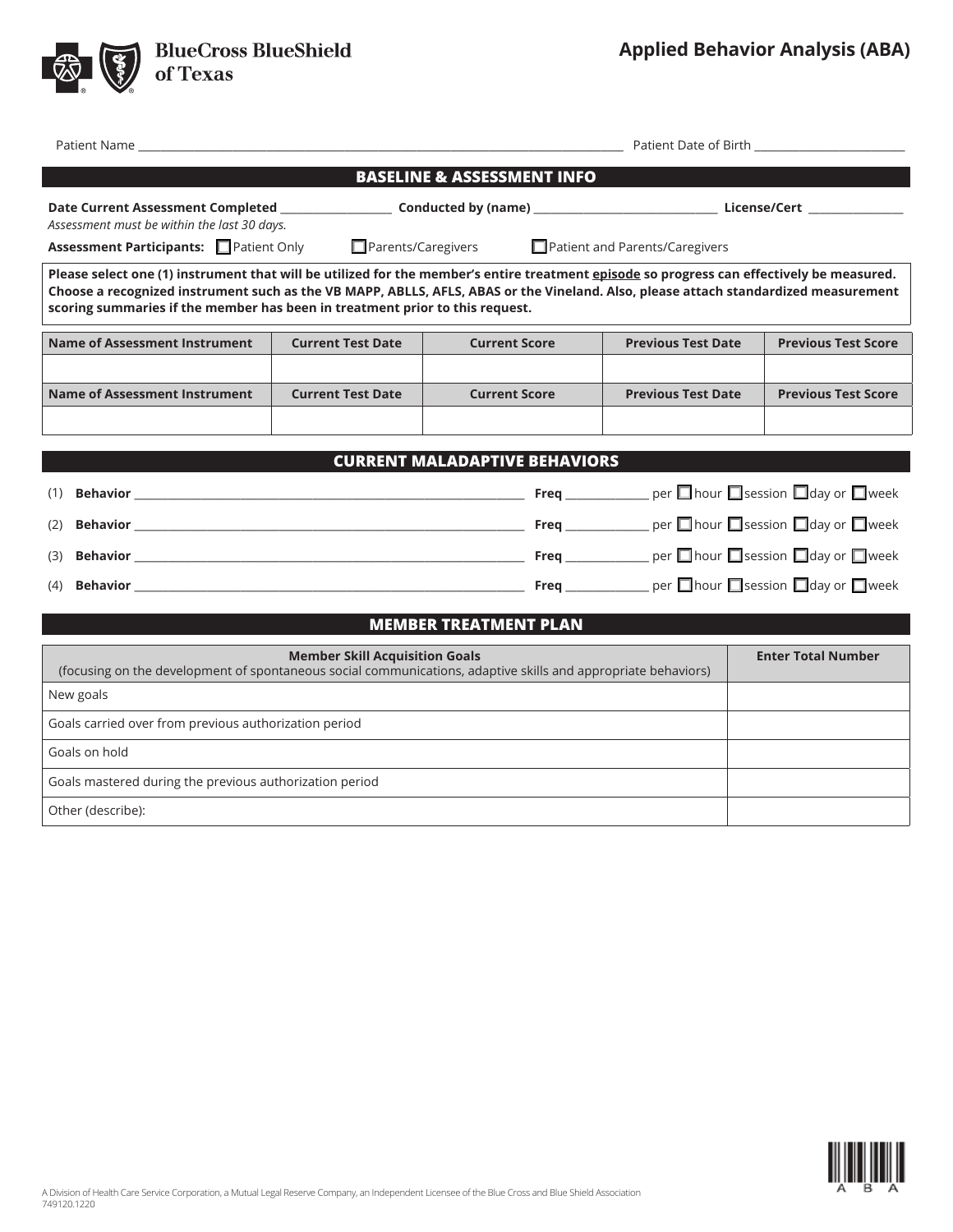

Patient Name \_\_\_\_\_\_\_\_\_\_\_\_\_\_\_\_\_\_\_\_\_\_\_\_\_\_\_\_\_\_\_\_\_\_\_\_\_\_\_\_\_\_\_\_\_\_\_\_\_\_\_\_\_\_\_\_\_\_\_\_\_\_\_\_\_\_\_\_\_\_\_\_\_\_\_\_\_\_\_\_\_\_\_\_\_\_\_ Patient Date of Birth \_\_\_\_\_\_\_\_\_\_\_\_\_\_\_\_\_\_\_\_\_\_\_\_\_\_\_

# **PARENT INVOLVEMENT**

The parent/caregiver is expected to participate in training sessions \_\_\_\_\_\_\_\_\_\_\_\_\_\_\_\_\_\_\_\_\_\_\_\_\_\_\_\_\_ hours per week.

|                | Intro<br><b>Date</b> | <b>Baseline</b><br>(%) | <b>Measurable Parent Training Goals</b> | Current<br>Progress/Data (%) | Expected<br>Mastery Date |
|----------------|----------------------|------------------------|-----------------------------------------|------------------------------|--------------------------|
|                |                      |                        |                                         |                              |                          |
|                |                      |                        |                                         |                              |                          |
| $\overline{2}$ |                      |                        |                                         |                              |                          |
|                |                      |                        |                                         |                              |                          |
|                |                      |                        |                                         |                              |                          |
| 3              |                      |                        |                                         |                              |                          |
|                |                      |                        |                                         |                              |                          |

#### **TREATMENT FADE/ TRANSITION/ DISCHARGE PLAN**

**Member's Fade Plan:** Member will step down from current \_\_\_\_\_\_\_\_\_ hrs/week to \_\_\_\_\_\_\_\_ hrs/week, on date \_\_\_\_\_\_\_\_\_\_\_\_\_\_ or within \_\_\_\_\_\_\_\_ months.

Measurable Fade Plan with Criteria

**Discharge Plan with Objective and Measurable Criteria**

Other referrals/supports recommended at time of discharge

**Parent/Caregiver in agreement?** Nes  $\Box$  No